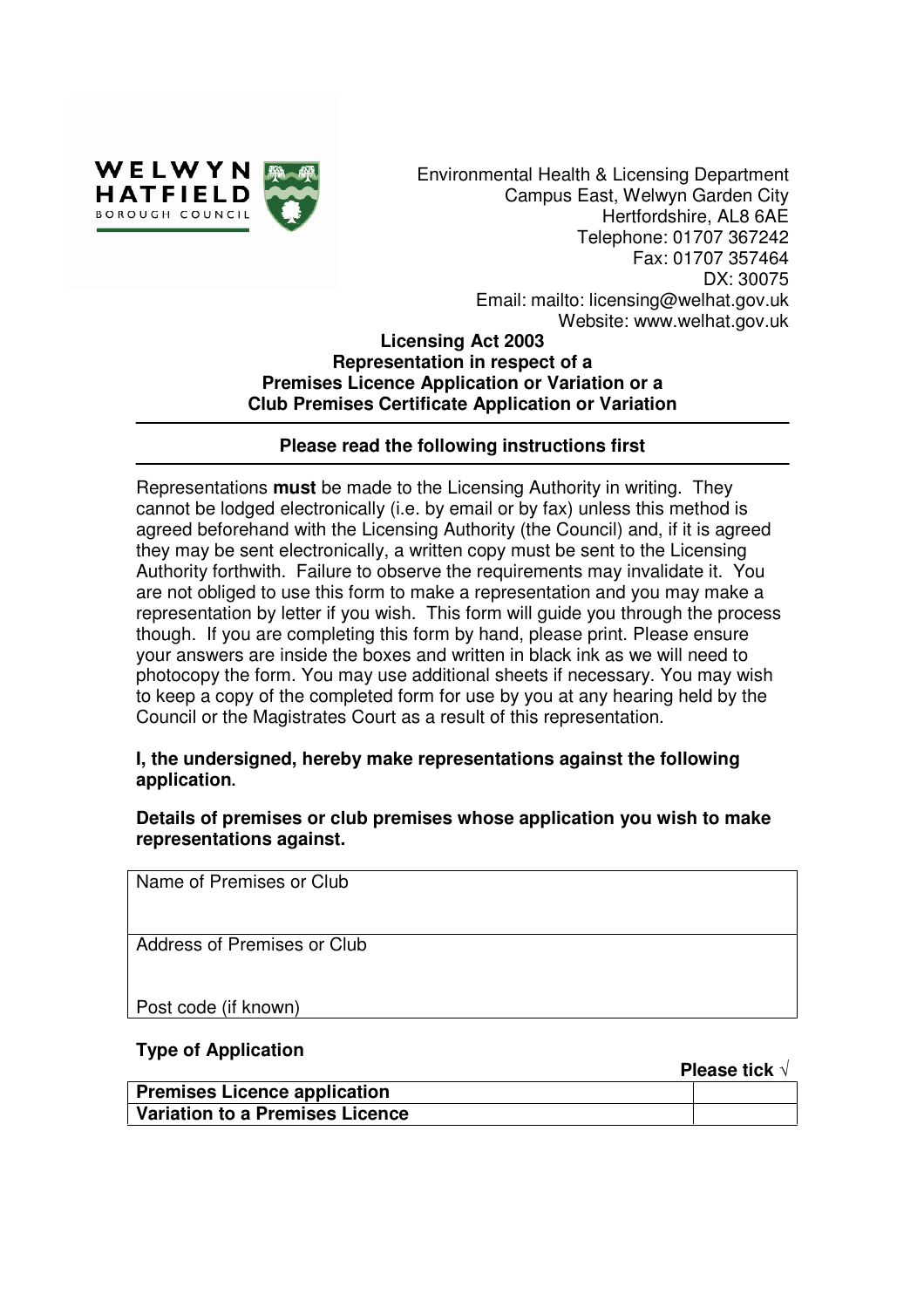# **Club Premises Certificate application Variation of a Club Premises Certificate**

#### **Representor's Details**

# **I am Please tick one only** √

1) An interested party

a) A person living in the vicinity of the premises (please complete section A below)

b) A body representing persons living in the vicinity of the premises (please complete section B below)

c) A person involved in business in the vicinity of the premises (please complete section A below)

d) A body representing persons involved in business in the vicinity of the premises (please complete section B below)

e) A Member of a relevant Licensing Authority (please complete section D below)

2) A responsible authority (please complete section (C) below)

# **If you do not fall into one of the above categories you may not be entitled to make representations.**

# **Section A - Details of Individual Representor** (fill in as applicable)

| Title                                                                       | Surname or Family Name |  |  |
|-----------------------------------------------------------------------------|------------------------|--|--|
|                                                                             |                        |  |  |
| Forenames                                                                   |                        |  |  |
|                                                                             |                        |  |  |
| Address of where you live                                                   |                        |  |  |
| (you can give an alternative address for correspondence later in this form) |                        |  |  |
|                                                                             |                        |  |  |
|                                                                             |                        |  |  |
|                                                                             |                        |  |  |
|                                                                             |                        |  |  |
|                                                                             |                        |  |  |
| Post code                                                                   |                        |  |  |
| Daytime Telephone                                                           |                        |  |  |
| E-mail address (optional)                                                   |                        |  |  |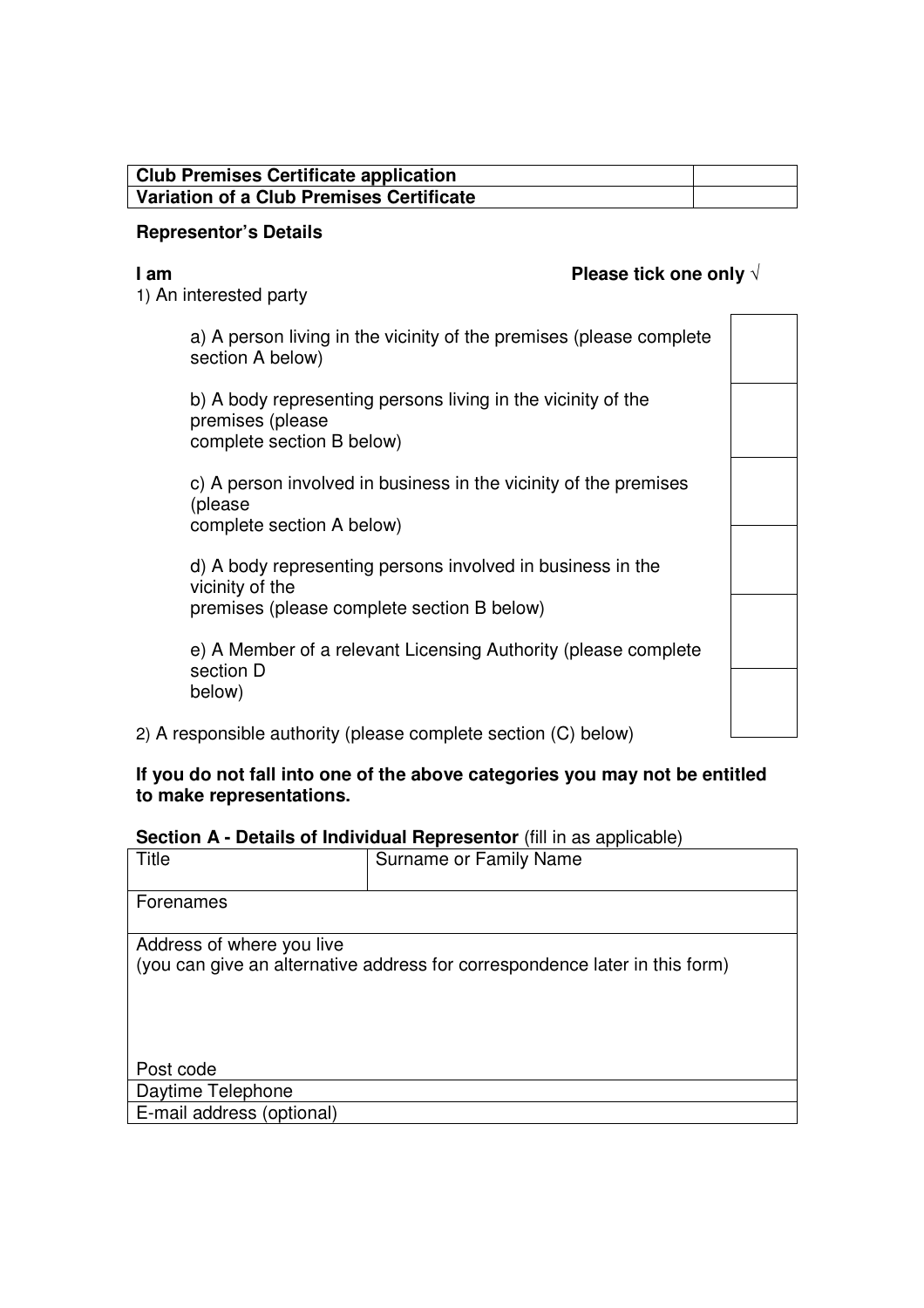# **Section B - Details of Bodies Making Representations**

Name of person completing this form

Name of Body

Address of Body

Post code

Daytime Telephone number of person completing this form

E-mail address of person completing this form (optional)

# **Section C - Details of Responsible Authority**

| Name of person completing this form                      |
|----------------------------------------------------------|
| Name of Authority                                        |
| <b>Address of Authority</b>                              |
| Post code                                                |
| Daytime Telephone number of person completing this form  |
| E-mail address of person completing this form (optional) |

# **Section D - Details of a Member of a relevant Licensing Authority**

Name of person completing this form

Name of Licensing Authority

Address of Licensing Authority

Post code

Daytime Telephone number of person completing this form

E-mail address of person completing this form (optional)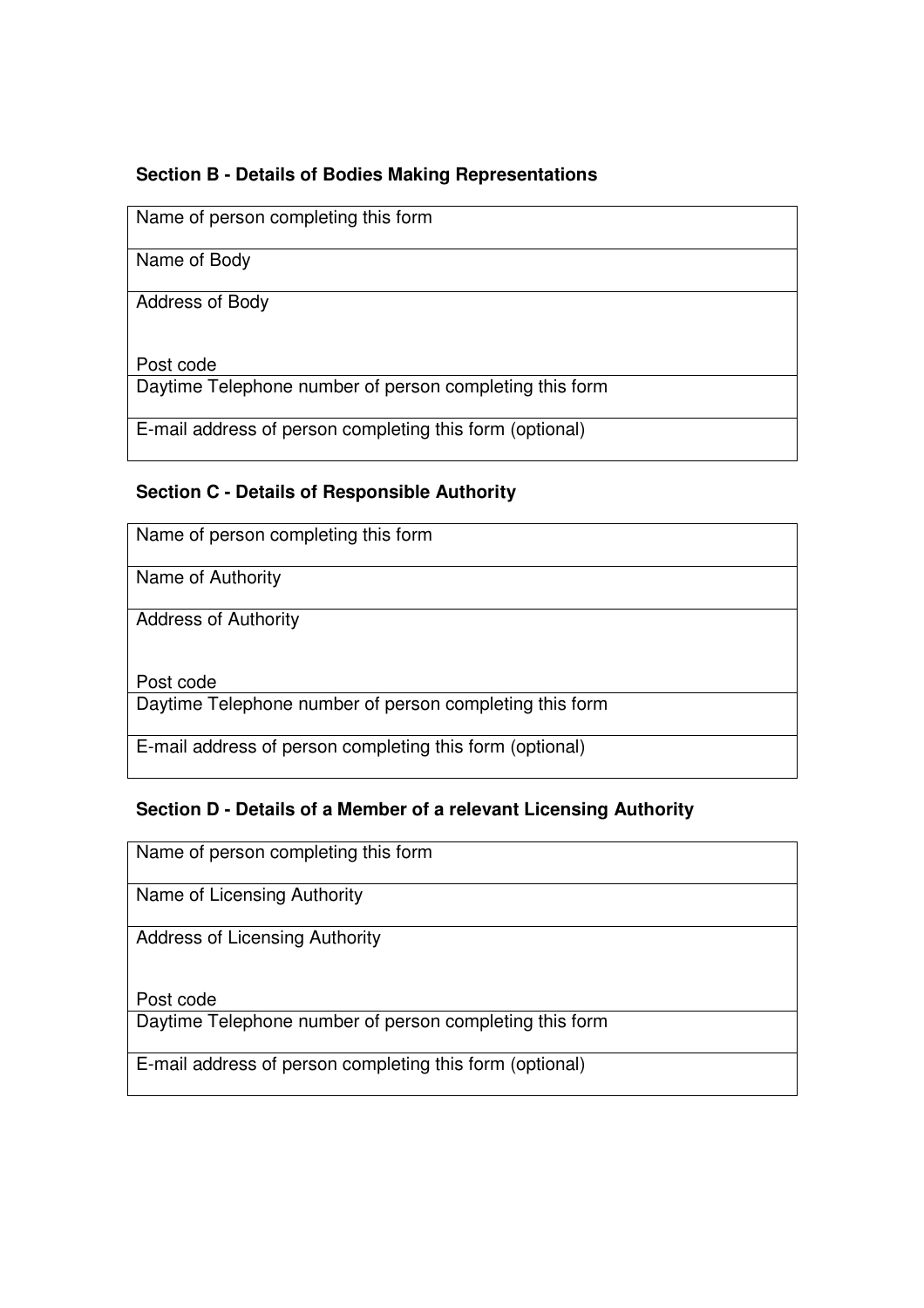# **This representation relates to the following licensing objectives(s)**

(Ticking one of these boxes alone does not constitute a valid representation. The grounds of objection must be described overleaf but must relate to one of these objectives.)

- **Please tick one or more boxes** √
- 1) the prevention of crime and disorder
- 2) public safety
- 3) the prevention of public nuisance
- 4) the protection of children from harm

**If your representation does not relate to one of the above objectives your representation will be invalid.** 

**Please state the ground(s) for the representation and how it relates to one of the licensing objectives. You should also state what action you would like to see taken by a licensing sub-committee should a public hearing become necessary.** 

**If the grounds of the representation are not set out below or on an accompanying sheet this representation will be invalid.**  Please use additional blank sheets if necessary